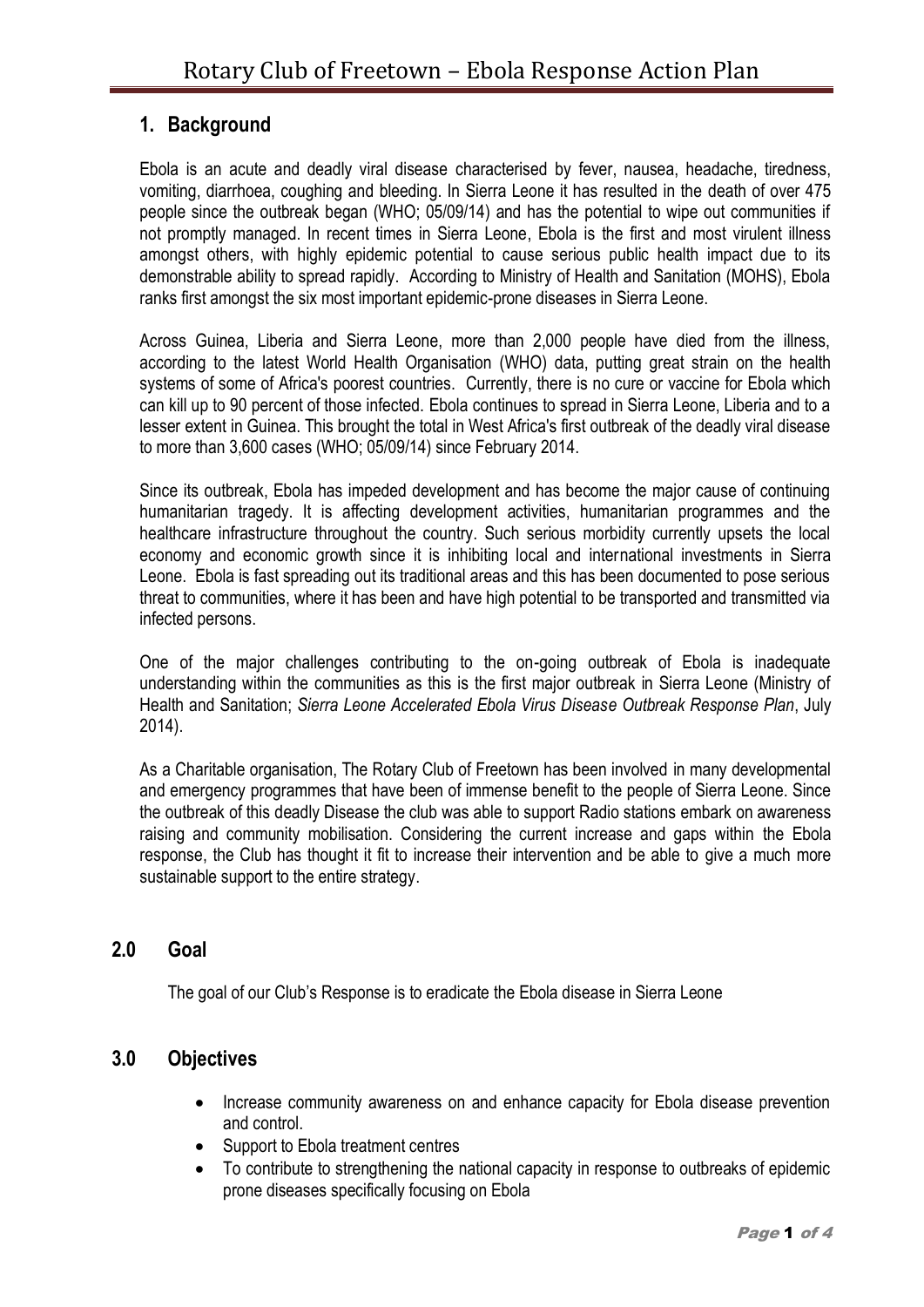## **4.0Main Activities to be Undertaken**

### **4.1 Increase Community Awareness for Ebola Disease Prevention and Control**

This objective has been accomplished through partnership with the Rotary Club of Freetown-Sunset. A total of Le10m (ten million Leones, equivalent to USD\$2000) was expended in this regard and the main activities undertaken were as follows:

- Developed Ebola prevention Jingle that was aired in 4 Radio Stations for an extended period.
- Supported four Radio stations in Bo, Kenema and Kailahun to extend their broadcasting time and also air out jingle and radio phone in programmes on prevention.
- Supported Aberdeen Creek Community with buckets, soap and chlorine as a means of community support in the eradication of Ebola.
- A total of 10 Million (\$2,000USD) was spent on these activity in partnership with the Rotary Club of Freetown Sunset.

We wish to repeat this exercise as we continue to see a need for further sensitisation of communities affected by the disease more especially in the North and Western areas.

#### **4.2 Support to Ebola Treatment Centres**

#### **4.2.1 Supply of Food and Non-Food Items**

Realising the current need for patients to have a well-balanced diet and to have sufficient food for the smooth operations of these treatment centres we have decided to target five treatment centres. (2 in Freetown, 1 in Port Loko and 2 in Bombali). Food Items will include, but not limited to, rice, vegetable oil, sardines, milk, sugar and water; whilst non food Items will cover toiletries. We expect to serve over 250 people for 3 months making a total of 750 patients. These items will be distributed to the various centres by members of the Rotary Club of Freetown.

Drinking water of about 1,000 litres per day will be supplied to ill patients at the treatment centres in Hastings and Lakka for the next 60 days.

## **4.2.2 Provision of Personal Protective Gears to Health Centres and Home Care Givers**

The lack of adequate Personal Protective Equipment (PPE) has been one of the underlying causes of death amongst health workers in their response to the Ebola outbreak. In as much as protective gears have been brought into the country there is still need to have adequate equipment such as gloves, infra-red thermometers and the protective wears that will be used not only in the hospitals but also within private clinics and with home care givers. The Club will be providing over 5000 PPEs to 100 outlets. Burial teams will also benefit from the protective gears that will be supplied to these 100 outlets. Dettol, hand sanitizers and bleach will all form part of this package of supplies.

Infra-red thermometers will also be distributed to over 1,000 homes as a means of regular temperature check of residents.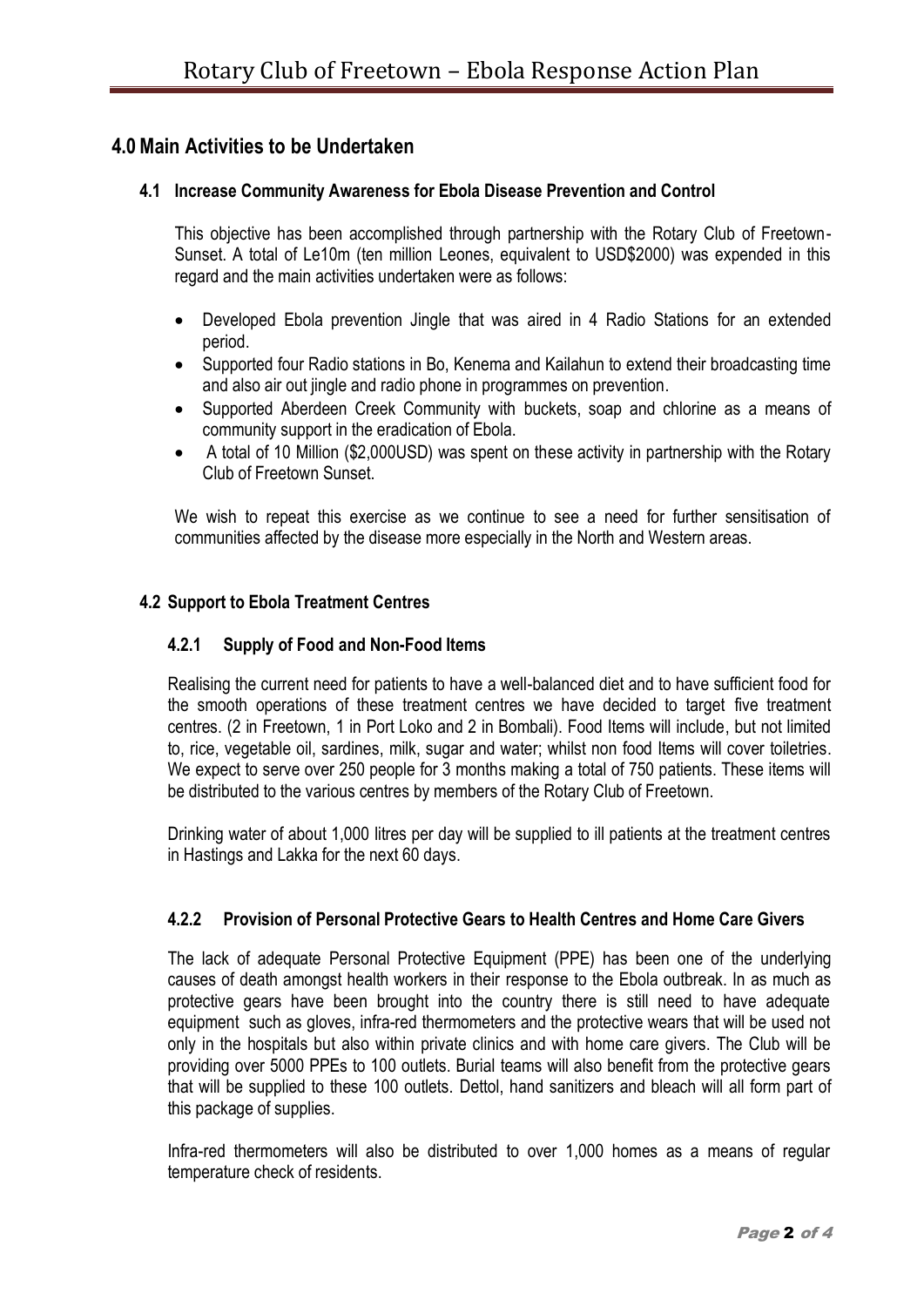Clinical outfit including robes, boots, gloves and bed linens will also be purchased and distributed to health centres.

Supply of detergents, specifically bleach, dettol and soap will also be provided to treatment centres and to general hospitals as a preventive measure.

## **4.3 Contribute to Strengthening the National Capacity in Response Health Disasters**

Extensive critical thinking has been done with regard to providing technical advice on the nation's current health systems and adherence to policy issues. These ideas have been be documented and presented as a position paper of the Club to the Ministry of Health and Sanitation and the National Ebola Response Centre and His Excellency the President.

## **4.4 Construction and Equipping an Orphanage for Ebola affected Children**

We the current trend in the Ebola outbreak there are lots of orphans who might end up in the street thus losing parental care and that of education. The orphanage will be built by Rotary Club of Freetown in partnership with other international Rotary Clubs and it will be managed by an established Child focus organisation and the Government of Sierra Leone. The orphanage will host 240 children and will have a health centre, school and play ground.

| <b>Activity</b>                                                                                      | <b>Duration</b> | <b>Strategy</b>                                                                                                                                                                                                                                                                                                                                                                                                                       |
|------------------------------------------------------------------------------------------------------|-----------------|---------------------------------------------------------------------------------------------------------------------------------------------------------------------------------------------------------------------------------------------------------------------------------------------------------------------------------------------------------------------------------------------------------------------------------------|
| Construction and Equipping<br>an Orphanage for Ebola<br>affected Children                            | Long Term       | Develop Proposal<br>Submit Proposal and Cash Flow<br>Acquire Land and complete Documentation<br>Start construction<br>Develop MOU and hand over orphanage to a<br>credible institution to manage.                                                                                                                                                                                                                                     |
| <b>Provision of Personal</b><br><b>Protective Gears to Health</b><br>Centres and Home Care<br>Givers | Immediate       | Order 5,000 PPE's<br>PPE's to serve 100 outlets over a three months<br>period<br>Donate PPE's to health centres or NERC<br>Purchase over 500 sets of clinical robes, boots,<br>gloves and bed linens<br>Distribute over 1,000 Infra-red thermometers to<br>homes.<br>Supply of detergents, specifically bleach, dettol<br>and soap will also be provided to treatment<br>centres and to general hospitals as a preventive<br>measure. |

# **5.0 Action Plan**